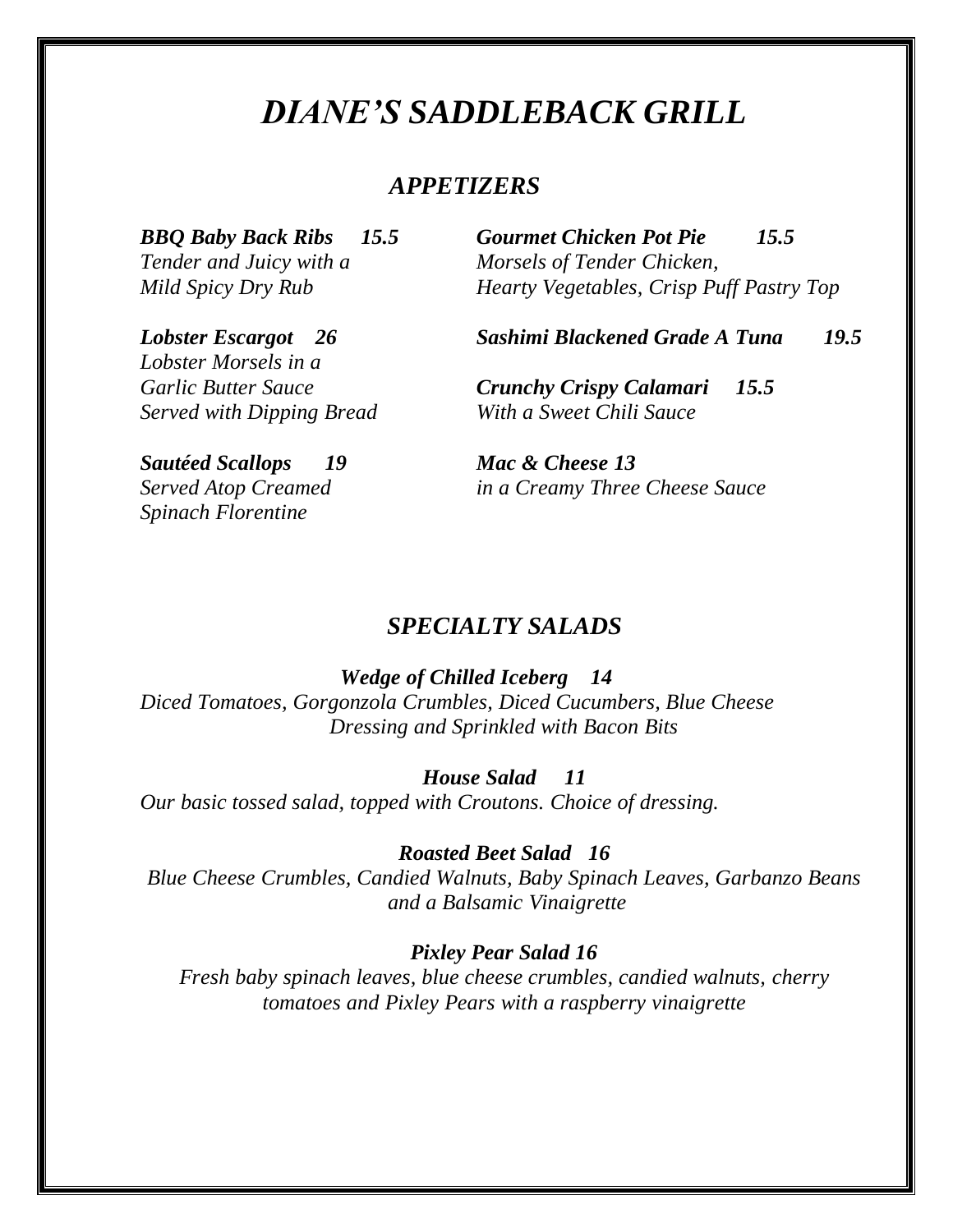# *ENTREES*

*Short Rib Ravioli Topped with a Portobello Mushroom Cream Sauce 29.5* 

*Angel Hair Pasta Delight Grilled Chicken, Sweet Onion, Fresh Spinach, Diced Tomatoes, Fresh Garlic with Shredded Parmesan Cheese in a Red Wine Marinara Sauce 29.5*

*Shrimp Fettuccini In a Rich and Creamy Champagne Infused Alfredo Sauce, Broccoli Florets, Parmesan Cheese, Fresh Garlic & Five large Shrimp 34*

*Calamari Steak Almondine sautéed with a lemon caper sauce, wild rice & seasonal vegetables 34*

*Chicken Sheba Sautéed Chicken Breast on Panko Crusted Eggplant with Rock Lobster, Mushrooms and a Madera Sauce, Mashed Potatoes & Fresh Seasonal Vegetables 34*

*Chicken Piccata with Lemon Caper sauce, on Angel Hair Pasta with red sauce 34*

*Duck One Half Semi-Boneless Maple Leaf Farms Duck, Roasted Until Crisp, with an Orange Brandy Glaze accompanied by Chef's Wild Rice Pilaf & Fresh Seasonal Vegetables 39*

*Pork Schnitzel Seasoned Panko Crust Topped with Lemon Caper Sauce, Mashed Potatoes & Seasonal Vegetables 34*

*Crusted Double Pork Chop Served with an Orange Brandy Glaze, Heirloom Mashed Potatoes & Fresh Seasonal Vegetables 38*

*Ground Sirloin Pepper Steak Draped in Demi Glaze, Topped with Sautéed Scallions and Bacon Bits. Served with Mashed Potatoes & Creamed Spinach 32*

*Pan Seared Sole Served with a Bright Lemon Caper Sauce accompanied by Chef's Wild Rice Pilaf & Fresh Seasonal Vegetables 33.5*

*Filet of Fresh Salmon Served with Hollandaise Sauce, Chef's Wild Rice Pilaf & Fresh Seasonal Vegetables. Served Blackened On Request 33.5*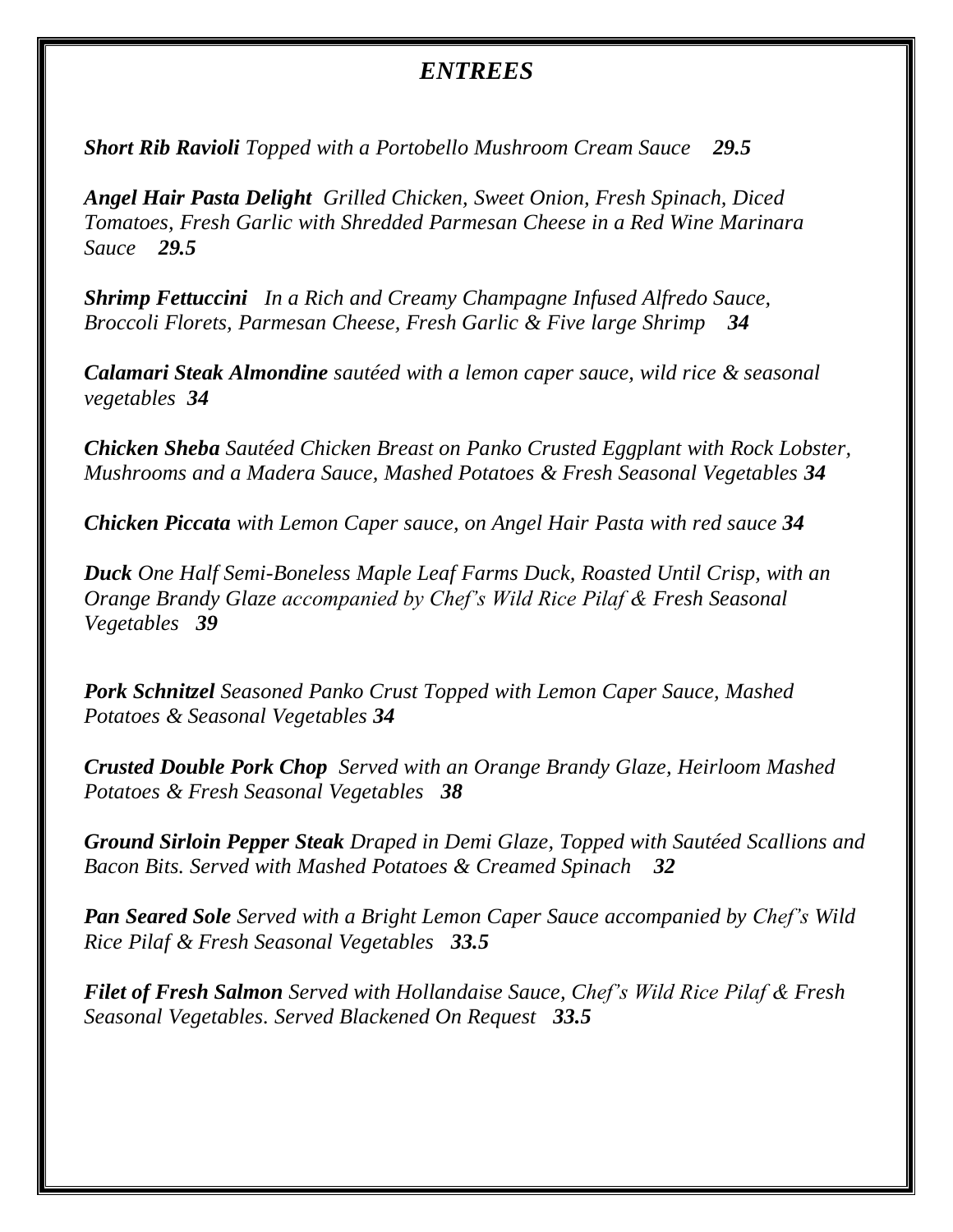*Filet Mignon 7oz Midwest Corn Fed Beef Presented with a Béarnaise Sauce, Homemade Mashed Potatoes & Creamed Spinach 48 Add Sautéed Shrimp 10*

*Ribeye Demi Glazed & Certified This 12 oz Ultimate, Juicy, Flavorful Steak is Topped with Crispy Onion Rings accompanied by Homemade Mashed Potatoes & Creamed Spinach 44*

*Boneless Braised Short Ribs Braised Until Tender in a Cabernet Sauvignon Reduction served with Homemade Mashed Potatoes & Fresh Seasonal Vegetables 38.5*

*Jenga Ribs with a Mild Spiced Dry Rub, Dipped in a Honey Glaze BBQ Sauce, Steamed with Dark Ale and slow baked for hours. French Fries & Coleslaw. Locals Favorite! 35*

# *CHILDRENS MENU 15*

*Angel Hair Pasta Tossed with Marinara or Garlic Butter Sauce Chicken Fingers & French Fries Homemade Mac & Cheese* 

# *DESSERTS*

*House Specialty Bread Pudding 12.5 House Sorbet 10.5 Chocolate Three Layer Cake 13.5*

*20% Gratuity added to parties of 6 or more \$10 Corkage Fee Split Plate Charge \$9*

*To help offset increased labor costs due to new local, state, and federal ordinances, a 3.5% surcharge is included on all guest checks*

*Consuming Raw Meats, Poultry, Seafood, Shellfish or Eggs, may increase the risk of food borne illness*